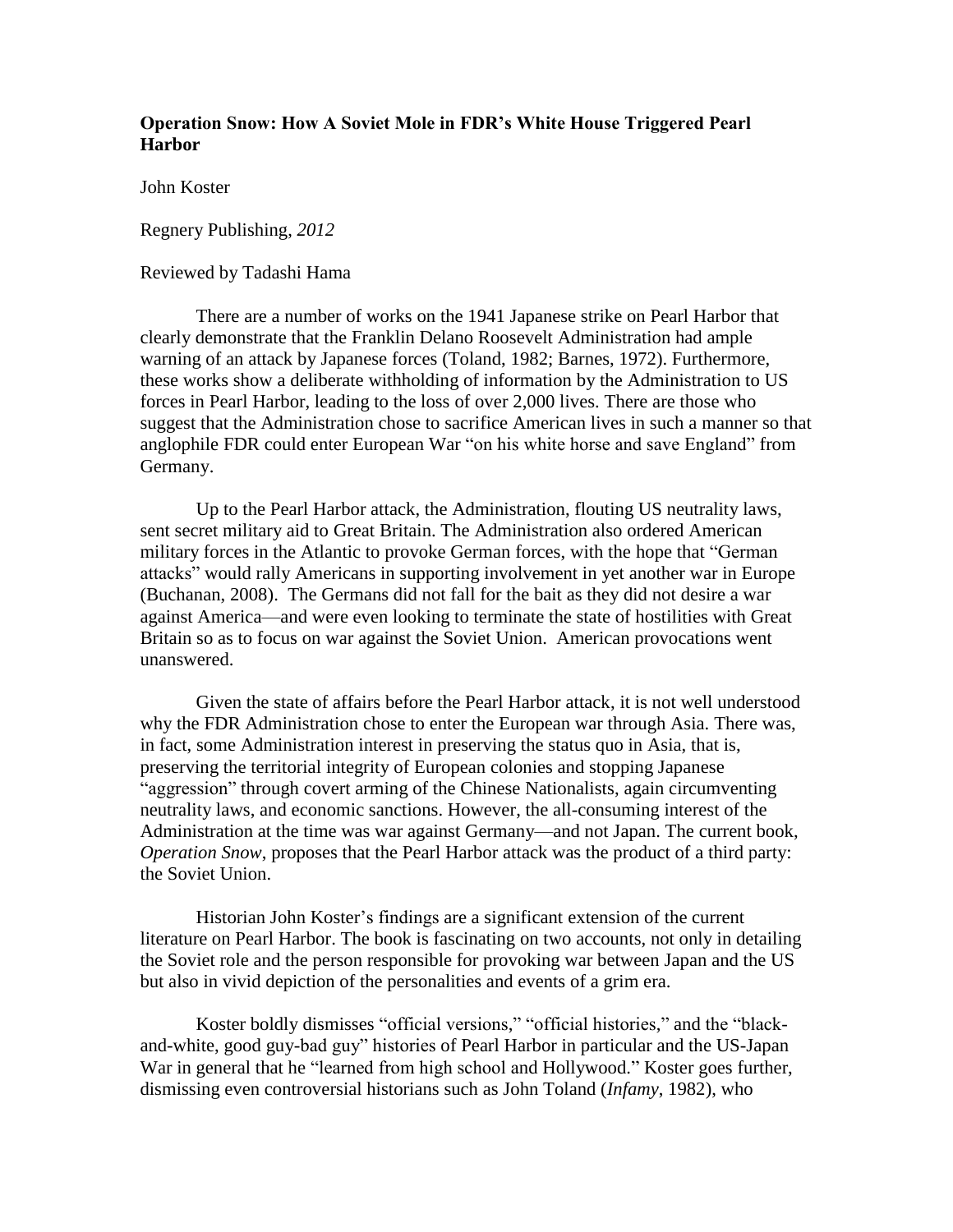showed that FDR provoked then allowed the Japanese attack on Peal Harbor, and Harry Elmer Barnes (*Pearl Harbor after a Quarter of a Century*, 1972), who not only showed that President Franklin Delano Roosevelt "deliberately planned the attack on Pearl Harbor" but also suggested that this was based in part on FDR's pro-China (and rabidly anti-Japanese) sentiments.

While Koster does not place much weight on personal attitudes in shaping policy and decision making, it would be difficult to dismiss it out of hand. Indeed, a number of FDR Administration members were pro-China, in part due to an effective propaganda campaign by the "China Lobby," a collection of western-educated Chinese Nationalists, Christian organizations and the US media (Bradley, 2015). A number of government officials, swayed by the China Lobby or with sentimental attachment to China instilled during their youth, as in the case of FDR, were also members of the Lobby. The Lobby's sole objective was to channel American aid to Chiang Kai-shek's Nationalists, the "prowestern Christian defenders of China". (Despite the largesse of millions of dollars in cash and weapons the corrupt Nationalist regime eventually received, they were unable to either defeat the Japanese military in China or prevent a Chinese Communist victory.) At the same time, the Administration was overwhelmingly anti-Japanese in sentiment, as typified by FDR. He did not believe that the Japanese living in America would be able to assimilate and believed that the Japanese were an inferior species, below that of the Chinese as well as whites (Robinson, 2001). The current book notes that Stanley K. Hornbeck, the State Department's "indestructible expert on Far Eastern Affairs" and one of four "special advisers" to FDR's Secretary of State Cordell Hull was "unreasonably" and "intensely" anti-Japanese and that Hornbeck believed that "Orientals were cowardly and easily intimidated by threats and technology." The current book also notes that Hornbeck's boss, Hull, did not think highly of the Japanese, calling Special Envoy Saburo Kurusu and Ambassador Kichisaburo Nomura "scoundrels and piss-ants." While it would be difficult to quantify the extent to which personalities influence public policy formation and decision making, it is unlikely that policy makers divorce themselves from their inclinations during office hours.

Koster bases his main subject on memoirs published in 1996 by retired KGB Lieutenant General Vitali Pavlov, who, in 1941, was the second-highest ranking NKVD agent responsible for espionage in America. The book opens with the fateful meeting in May 1941 between Pavlov and Harry Dexter White, a high ranking official in the Treasury Department, the "administration's ranking expert on Japan" and Soviet agent.

At that time, the Soviets needed a way to keep Japan, their anticommunist rival in Asia, from attacking their eastern flank should the Germans attack their western front. The current book notes that information obtained by Soviet agents suggested the possibility of a treaty of neutrality between Great Britain and Germany and the strong possibility of a forthcoming German invasion of Soviet Russia. While nonaggression pacts were signed in 1939 with Germany and a pact of neutrality in April 1941 with Japan, the Soviets were nonetheless anxious at the prospect of fighting a two-front war. Thus, to keep the Japanese military away from Soviet borders, Soviet intelligence proposed concocting a war between Japan and the United States. White, as Treasury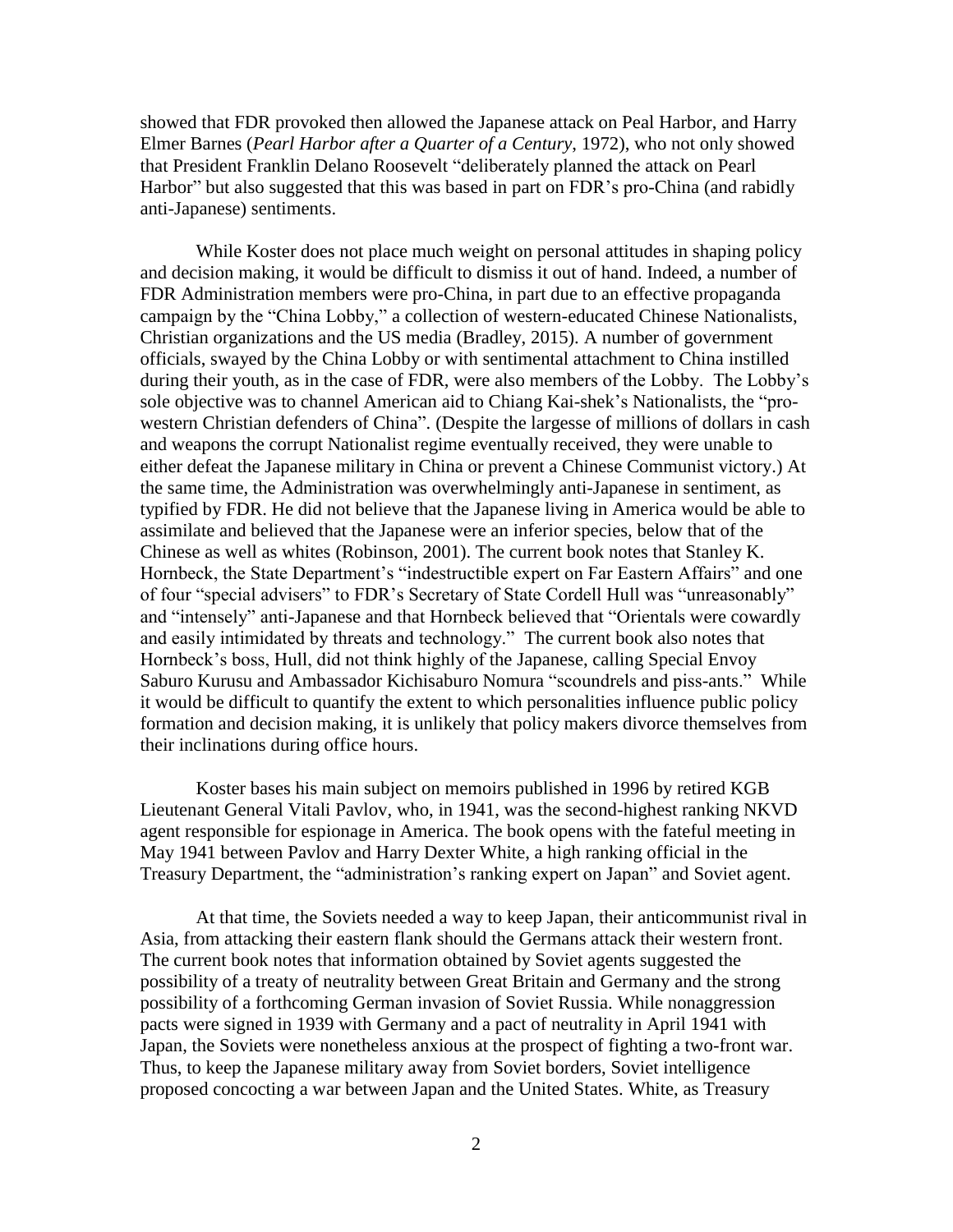Secretary Henry Morgenthau's "trusted assistant", was tasked by the Soviets to "provoke a war between the United States and Japan."

Under the guidance of White and his "puppet" Morgenthau, along with anti-Japan staffers in the State Department, the US pointedly rejected a number of Japanese peace overtures in the summer and fall of 1941. While prospects for a Japanese strike against the US looked promising, war was not yet entirely assured. Thus, White created two memos, one "composed for Morgenthau's signature" and to be passed onto FDR. The other memo was passed onto Hull. Both consisted of a "set of demands so likely, if accepted, to incite revolution in Japan that their rejection would be assured." Hornbeck had a hand in drafting what was to be known as the Hull note, the US's final offer. Hull presented the note on November 26, 1941. Koster states that the "Hull note—based on White's two memoranda—was, as far as the Japanese were concerned, a declaration of war." It should be noted that White did not rashly create the demands—they were deliberately fashioned to be absolutely unacceptable to Japan. Furthermore, White had given earlier consideration to the demands, composing a memo soon after meeting with Pavlov. The demands in this earlier memo were repeated, in modified form, in the Hull note, including withdrawal of Japanese military forces from China, including Manchuria, and the disposal of Japanese war material. As American responses to Japanese offers were consistently unreasonable, Japan prepared for the possibility of war. The final decision to attack came on December 1, the cabinet voting in favor in the presence of the Emperor; "Harry Dexter White gave us Pearl Harbor". The Soviet Union survived World War II—and White went on to serve as Soviet agent until he died in 1948. Indeed, the former Soviet Union regarded White as a hero.

Koster shows how White effortlessly and efficiently influenced foreign policy. Although his boss, Secretary Morgenthau headed Treasury, he was FDR's "old" and "close" friend. Morgenthau was also called the "second secretary of state" as he frequently advised FDR on foreign policy. At the same time, FDR "snubbed" Secretary of State Hull, whose appointment was viewed by FDR as a "sop to conservative Southern Democrats". Naturally, Hull resented FDR's snubbing. With the presence of anti-Japan/pro-China bureaucrats in key government positions, such as Hornbeck, who believed that the mere show of force would get Japan to comply with US demands, formulating anti-Japanese policy would be easy. With one department performing the duties of another department, White was perfectly poised to put in place a key Soviet policy; none of his colleagues ever suspected that he was a Soviet agent.

The main strength of Koster's book is that it unflinchingly exposes the extent of communist infiltration of FDR's inner circle and how Soviet agent White easily maneuvered within this milieu. Whether FDR was entirely aware or not of the extent of communist infiltration of his government has yet to be addressed in mainstream histories, but Koster suggests that FDR "unwittingly" gave cover to "White and other suspected communists" by "refusing to question their private or secret politics as long as they flattered him and deferred to him." The extent of Soviet infiltration of FDR's administration, as demonstrated by Koster's book and, by the US Army's operation to decode NKVD messages (VENONA), is made clear for all, countering mainstream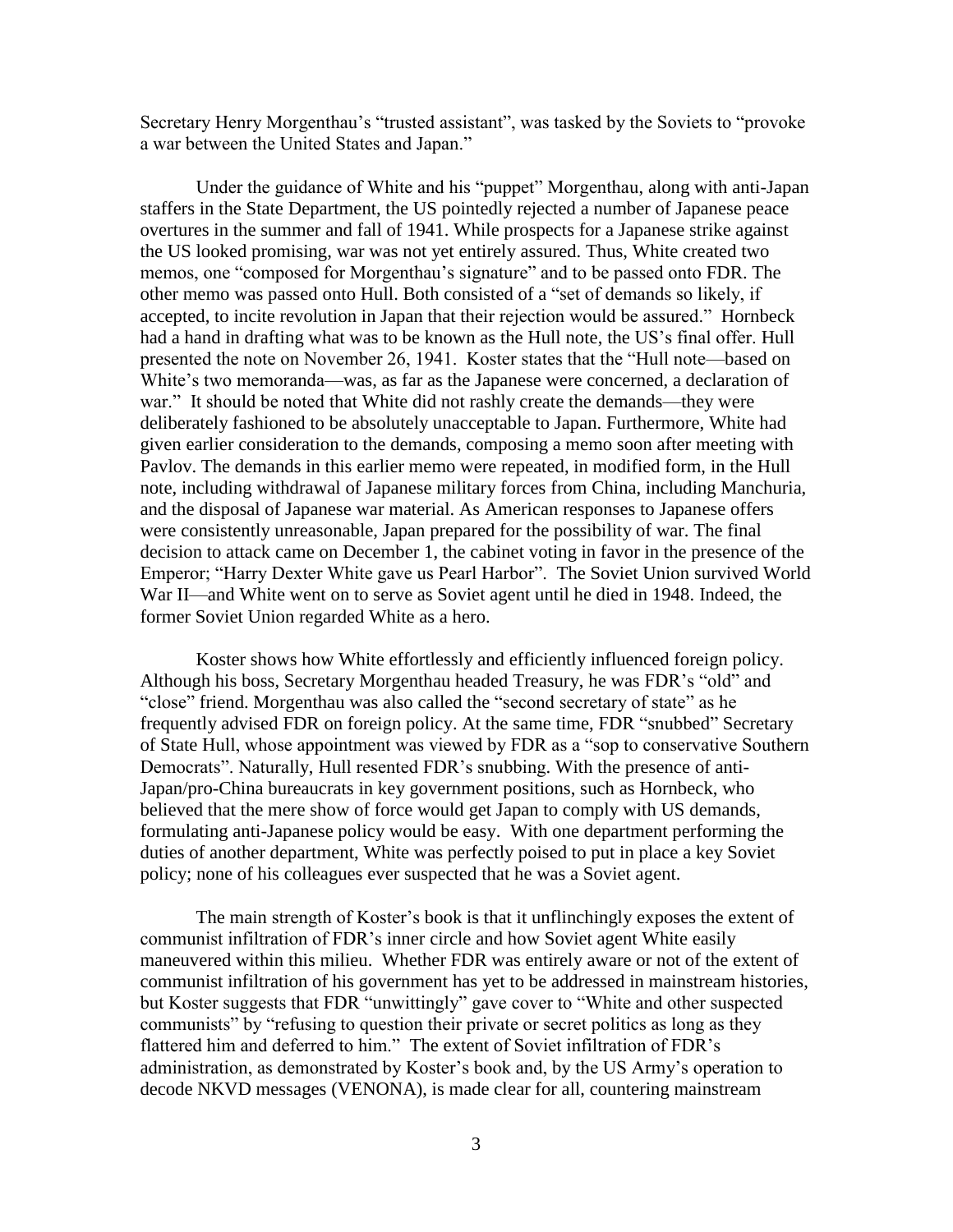assertions that talk of Soviet infiltration was merely "paranoid rambling". One wonders what the world would have looked like if Soviet agents and communists had not infiltrated FDR's Administration.

Koster further shows his eschewal of the "black-and-white, good guy-bad guy" version of history as he confronts a number of myths, such as:

The "idea that the emperor [of Japan] enjoyed the absolute obedience of subjects who worshipped him as a god was the product of American wartime propaganda";

That "the Japanese had wantonly strafed women and children" at Pearl Harbor. Koster states that the 68 civilians killed and 35 wounded were all most all "collateral damage," from stray rounds from US forces;

"[Prime Minister Fumimaro] Konoye the peaceful… had been pushed aside by [War Minister General Hideki] Tojo the militarist" is an example of Americans "reinventing" Japanese history;

"The Bataan Death March… was not an organized, premeditated massacre." While the "American death toll was reported at 5,200," the actual death toll was "between 600 and 650".

At the same time, there are a number of odd claims made in Koster's book, such as the employment by the Japanese in Korea of "rape as a form of crowd control" and other allegations of atrocities. Such an allegation is difficult to take seriously as the Koreans vastly outnumbered the Japanese and Korean men would have surely rioted. Koster briefly notes that the Korean people did in fact benefit from "technical and educational improvements" made by the Japanese and Japanese construction of "schools, banks and railroads," yet positioning allegations of Japanese atrocities next to these accomplishments not only debases them but is an affront to the Korean people. Former Korean Presidents have in fact praised the Japanese for modernizing Korea, a subservient vassal of China for most of its history.

Within a discussion of the Sino-Japanese War era, Koster does his best to confront the so-called "Rape of Nanking," the alleged unrestrained killing and raping of Chinese by the Japanese military following Nanking's capture on December 13, 1937. The current book states that during a six-week period, there were "forty-two thousand Chinese dead" and "hundreds of rapes," in addition to "looting" and "arson". These figures contrast with the standard numbers the Chinese unthinkingly parrot, as stated in the book, which ranges from "300,000 murders and 20,000 rapes" and "400,000 murders and 80,000 rapes," depending on the listener. It is well known that the Chinese Nationalist's Ministry of Information routinely exaggerated death tolls and even fabricated battles that never occurred in order to raise American indignation and American money (Bradley, 2015). (The gruesomeness of the atrocities reported in Nanking in fact well-depicts the Chinese Nationalist "locust-armies" at the time, torturing anyone who fell into their hands, raping female captives and pillaging villages (Bradley,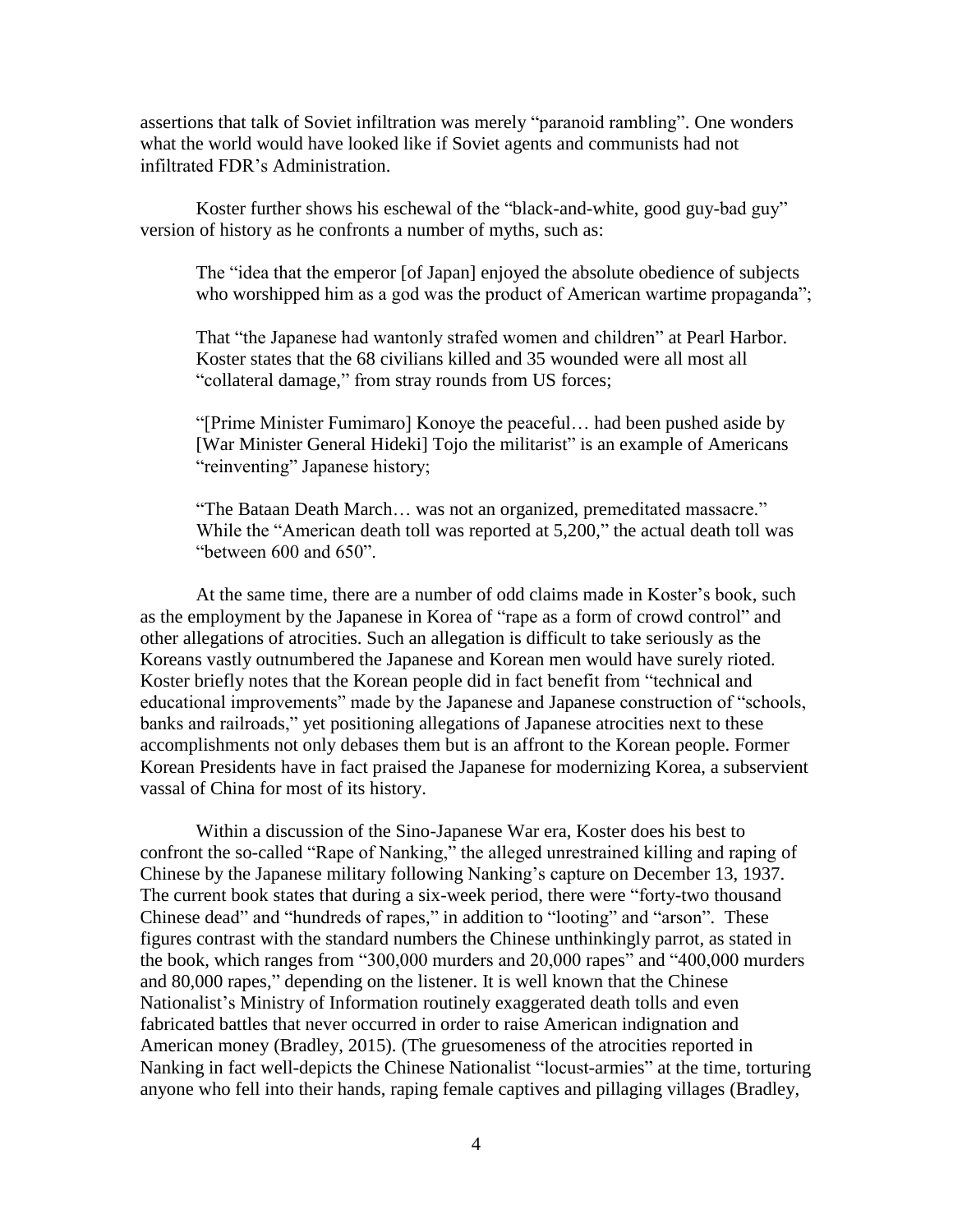2015).) In the case of Nanking, Koster concurs, stating that the "Chinese then inflated the numbers of killings… and the number of rapes, in an attempt to win the sympathy of the American public." During the trial of General Iwane Matsui, who was in command of Japanese forces during the capture of Nanking, the General was "confronted with numbers supplied by the Chinese which were enormously exaggerated." Based on false testimony, the International Military Tribunal for the Far East executed Matsui.

Members of the American media and clergy, in conjunction with Chinese Nationalists, were complicit in spreading the so called "Rape of Nanking". Koster's book includes references to Frank Tillman Durdin, a *New York Times* reporter who was at Nanking at the time. Before the Japanese attack on Nanking, Durdin reported that Chinese troops fled in panic as soon as they learned that General Chiang Kai-shek and commanding General Tang Sheng-chih slipped out of Nanking. Chinese troops "still committed to battle" turned their guns on their retreating comrades. Surviving Chinese troops fled into the safety zone—a demilitarized neutral area setup by foreign residents with their small arms and heavy weapons (Campaign for the Truth of Nanking, 2013; Tanaka, 2000). After Japanese forces entered the city, Durdin went on to state that "Chinese women were freely molested by Japanese soldiers, and American missionaries personally know of cases…" and "twenty thousand" were "executed". However, it is unlikely that he saw any of this as he had left Nanking with other journalists two days after the Japanese capture of Nanking. Furthermore, a comparison of his article with one written on December 15 by Archibald Steele of the *Chicago Daily News* suggests that Durdin copied Steele's report. Actually, the ultimate source of both of their reports was a memo passed out to foreign reporters by Reverend Miner S. Bates, an advisor to the Chinese Nationalists (Campaign for the Truth of Nanking, 2013; Higashinakano, 2008). Koster suggests that Durdin was respected by both the Japanese and Chinese, but this is difficult to understand. The Chinese could complain that his count of Chinese victims in Nanking is too low and the Japanese could state his report was based on a memo contrived by a known Nationalist agent.

The current book mentions one other "witness" to the "Rape of Nanking", John Rabe. While Koster notes that Rabe was a member of the Nazi Party, what is not mentioned is that he was president of Siemens' Far East operations (Tanaka, 2000). During the 1930s, the Germans sent military advisors to the Nationalists and supplied them with arms through companies like Siemens (Campaign for the Truth of Nanking, 2013). China was in fact viewed as a massive market by German industry (Furuso, 2007). While allies on the surface, Hitler loathed the Japanese, calling them "yellow peril" (Buchanan, 2008). Rabe claimed that the Japanese "turned tail and ran" whenever they saw his Nazi party armband—indicating a deep underlying contempt for the Japanese (Furuso, 2007). Perhaps Rabe hated the Japanese, as his future fortunes were tied with the Nationalists, who were soundly defeated by the Japanese with every military encounter. Whatever his motivations, his claims to witnessing Japanese atrocities, as written in his diary, cannot be trusted. Indeed, he reported Japanese atrocities merely on hearsay and not on what he actually saw. Even a *New York Times* review of Rabe's diary, which was published in English in 1998, found difficulty finding any credibility to his claims (Furuso, 2007). What is interesting, nonetheless, is that he provided regular censuses of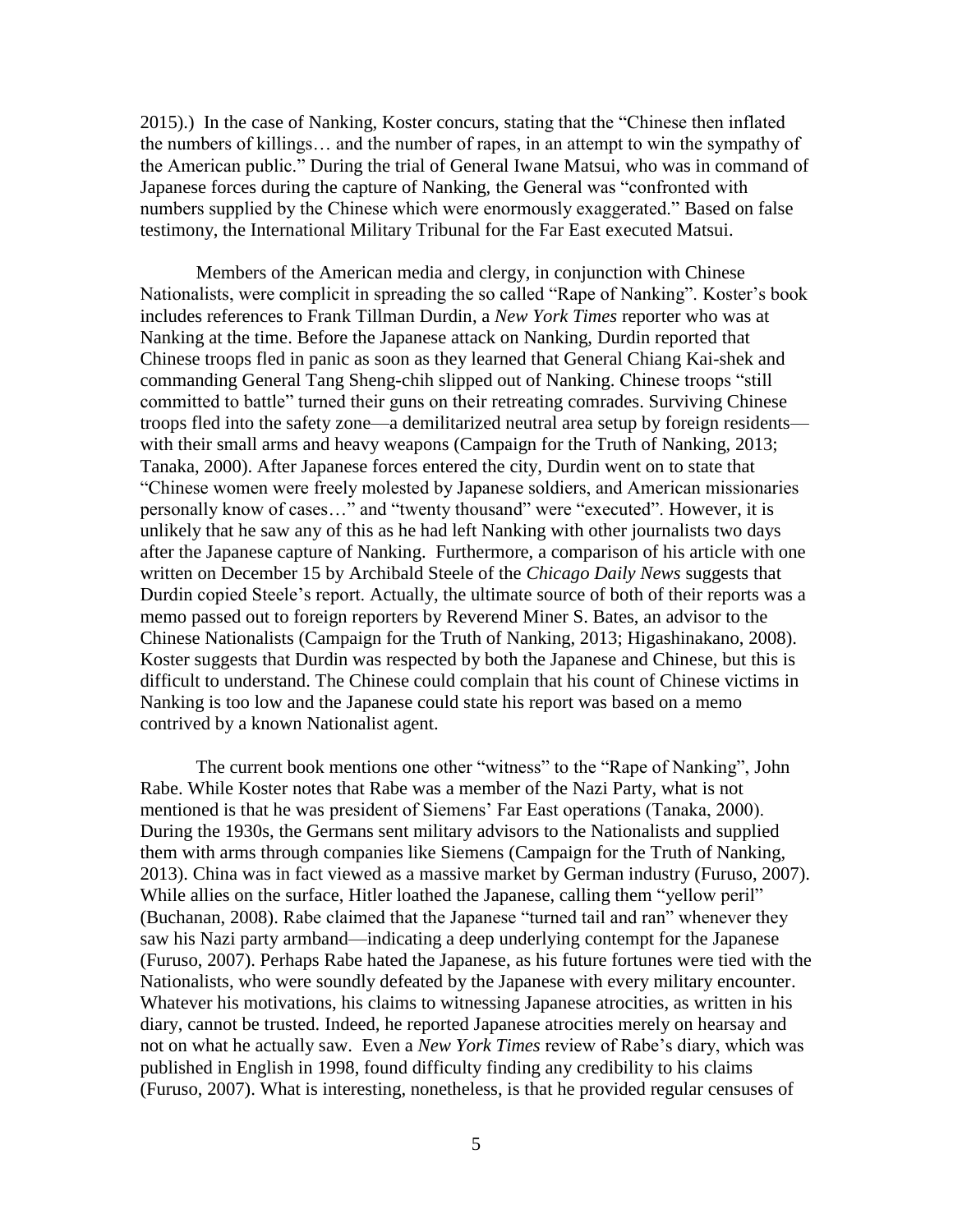Nanking, before, during and after the period when the alleged atrocities occurred, which was constantly at 200,000. By the time of his last census, February 10, 1938, the city had grown to 250,000. Whatever he claimed about mass murders is undone by work from the group, the Nanking International Safety Zone Committee, that he headed.

While Koster states that author Masaaki Tanaka "outright" denies the "Rape of Nanking" occurred, Tanaka points out that other world leaders, including Chiang Kaishek and even Mao Zedong, raised no protest, "outright" or not, concerning a "Nanking massacre" (Tanaka, 2000). In fact, during a series of lectures in 1938, Mao chided Japan for not thoroughly annihilating the Nationalists at Nanking (Tanaka, 2000). The English language almanac, *The China Yearbook*, published by the Shanghai-based North China Daily News and Herald, for 1938 as well as 1939 did not mention a "Rape of Nanking" (Higashinakano, 2005). The "Rape of Nanking" could have been potent ammunition for anti-Japan groups worldwide, including the US China Lobby, but there was no news of it at all. Indeed, the biggest international incident of 1937 was Japan's accidental sinking of the *USS Panay* and Japan's subsequent apologies and restitution to America.

Some readers of the current book will wonder why White's role in launching a US-Japan war for the Soviets was not revealed much sooner, before the publication of Pavlov's book in 1996. White's government papers are archived at Princeton University and US Army Intelligence and the FBI knew that White was a Soviet agent. Interestingly, Barnes (1972) noted the extent of communist infiltration of FDR's administration, but nonetheless downplayed any role that it might have had in the lead up to Pearl Harbor the exact opposite view that Koster takes in his book. Nonetheless, any attempt to point out the extent of Soviet infiltration of the FDR White House or the extent of Soviet espionage in America in general is usually shouted down as "rightwing scare mongering" and further discussion is stymied. Thus, history is written in rosy images, in black-andwhite terms and suppressing unpleasant facts. Koster's has written a rare exception.

#### **References**

Barnes, H.E.

(1972) *Pearl Harbor after a Quarter of a Century*. NY, NY: Arno Press.

Bradley, J.

(2015) *The China Mirage: The Hidden History of American Disaster in Asia*. NY, NY: Little, Brown and Co.

#### Buchanan, P.J.

(2008) *Churchill, Hitler and the Unnecessary War*. NY, NY: Crown Books.

#### Campaign for the Truth of Nanking

(2013) *There Was a Battle of Nanking but there was no "Nanking Massacre*," Tokyo: Society for the Dissemination of Historical Fact.